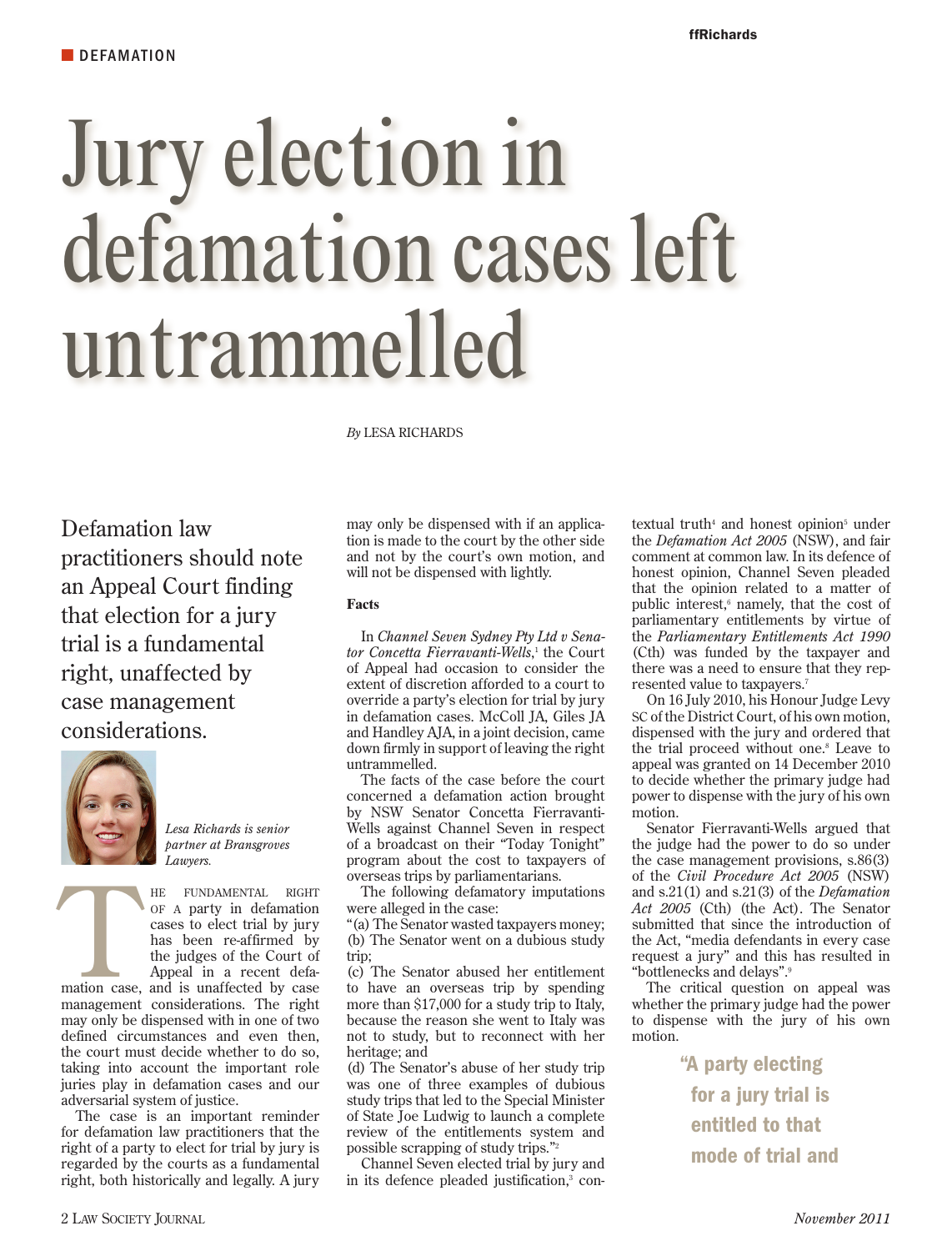it is for the other party, not the court, to challenge that right …"

### **Adversarial system**

The Court of Appeal unanimously held that the primary judge was not entitled to dispense with the jury and, in any event, the grounds for such an order were not established. The court found that while a grant of power should be given its full meaning, and as there is no specific reference in s.21 of the Act to a party moving for the power to be exercised, only the clearest intention can displace so fundamental a legal right as the right to trial by jury, once the election has been made.

The law is that either side may elect for trial by jury, unless the court orders otherwise.10 The court may only order proceedings not to be tried by jury if either of the following two conditions under s.21(3) is established:

 $\Box$  the trial requires a prolonged examination of records – the primary judge had found that a report the Senator had produced after her overseas trip constituted a record for the purposes of s.21(3)(a) of the Act and this was not challenged on appeal: $11$  or

 $\Box$  the trial involves any technical, scientific or other issue that cannot be conveniently considered and resolved by a jury.12

The Appeal Court noted that even if the above conditions were established, the court must still decide whether to exercise its discretion to dispense with the jury in all the circumstances, taking account of both the role juries play in defamation trials and the adversarial system of justice in Australia.<sup>13</sup>

The Appeal Court said: "One of the cardinal principles of the adversarial system of justice is that a judge tries the case before him or her on the evidence and arguments presented by the parties in open court by the parties or their legal representatives and by reference to those matters alone, unless Parliament otherwise provides. This principle reflects a central element in the system of justice administered by Australian courts, that is that it should be fair, meaning that it must be open, impartial and even-handed: *Re JRL; Ex parte CJL* (1986) 161 CLR 342 (at 350) per Mason J; see also *Gipp v R* (1998) 194 CLR 106 (at [48]) per McHugh and Hayne JJ."14

It unanimously held that judges were not entitled of their own motion to exercise the court's powers under s.21(3) of the Act15 because the adversarial system is such that the power is to be exercised on due application of a party, unless the Act specifically provides for such a power to be exercised on the court's own motion.

It noted that discretionary powers are frequently conferred on courts in language such as "unless the court otherwise orders"  $(s.21(1))$  or "a court may" (s.21(3)), but they do not indicate an intention to confer a power to be exercised by the court of its own motion but, rather, upon proper application by a party.

The court noted that its view is borne out of the legal and historical context concerning civil jury trials.16

### **Role of juries**

Historically, the role of juries in defamation actions is regarded as "an essential feature of real democracy".17 The court first examined the statutory history of the use of jury trials in NSW. It concluded that the guiding principle in proceedings/ actions other than defamation is that they are not to be tried by jury. No such guiding principle governs the question of whether a jury tries a defamation case.<sup>18</sup>

The court then examined the importance of the role of juries emphasised in cases in the UK and NSW. The question of whether someone's reputation has been falsely discredited is thought best put to other ordinary men and women, who "represent the very audience to which the defamatory publication was addressed" and who are "better placed than judicial officers to assess how ordinary reasonable people understand mass media publications".19

The court noted that after the Act was enacted, while only five of the eight jurisdictions in Australia preserve jury trials for defamation cases and all questions of damages have been removed from the jury,20 the importance of the jury's role is not in question in those jurisdictions that preserve the right in defamation actions.21

A party electing for a jury trial is entitled to that mode of trial and it is for the other party, not the court, to challenge the right and it bears the onus of showing that the court should exercise its discretion to deprive a party of the entitlement and to change the mode of trial.

The court found that the reversal of this onus by the trial judge was wrong – in acting of its own motion, the primary judge was compelled to tender the Senator's report to make his decision. "This underlines the embarrassing position in which a court which creates a controversy can find itself when it acts of its own motion."22

### **Section 21 requirements**

The court further held that even if the primary judge did have power to act of his own motion to dispense with the jury, the grounds for such an order were not established. The pre-condition to the exercise of a discretion require either a prolonged examination of records or technical or scientific issues not conveniently resolved by a jury. As regards the former, the nature of the records and the burden

cast upon the jury need to be considered in light of the fact that the right to a jury trial should not be set aside lightly. There must be something difficult about the prolonged examination to enliven the discretion.23 There was uncontradicted evidence before the primary judge that no technical issues would arise from the Senator's report. The court found that despite its length, it was not complicated or technical24 and that the primary judge erred in finding that a trial would involve a prolonged examination of it.<sup>25</sup>

> "Case management is not a licence to courts to assume the tactical conduct of proceedings, such as whether proceedings are tried by jury."

### **Case management considerations**

While the primary judge was at great pains to clarify that "his decision was not based on questions of allocation of court time and resources",<sup>26</sup> the question having arisen in the course of a case management review, the Senator contended that case management provisions were the source of the primary judge's power. The Appeal Court held that the case management provisions and s.86(3) of the *Civil Procedure Act 2005* do not empower a judge to act of its own motion under s.21 for three reasons.

First, s.86(1) and s.86(2) empower a court to make orders where the court has an express power already and s.86(3) is confined to powers conferred by either the *Civil Procedure Act* or the rules of the  $court<sup>27</sup>$  and does not extend to powers granted under other Acts, such as s.21, which permit the court to make orders of its own motion. Channel Seven's lawyers submitted that a construction of s.86 empowering the court to act of its own motion under any legislation would be tantamount to authorising courts to exercise inquisitorial powers.28 The court also held that Rule 29.2A of the Uniform Civil Procedure Rules 2005 (NSW) which refers to a s.21 order, whether or not of the court's own motion, is inconsistent with s.21 and ultra vires.

Second, case management is not a licence for courts to assume the tactical conduct of proceedings, such as whether proceedings are tried by jury.29

Third, s.21 was enacted after the *Civil*